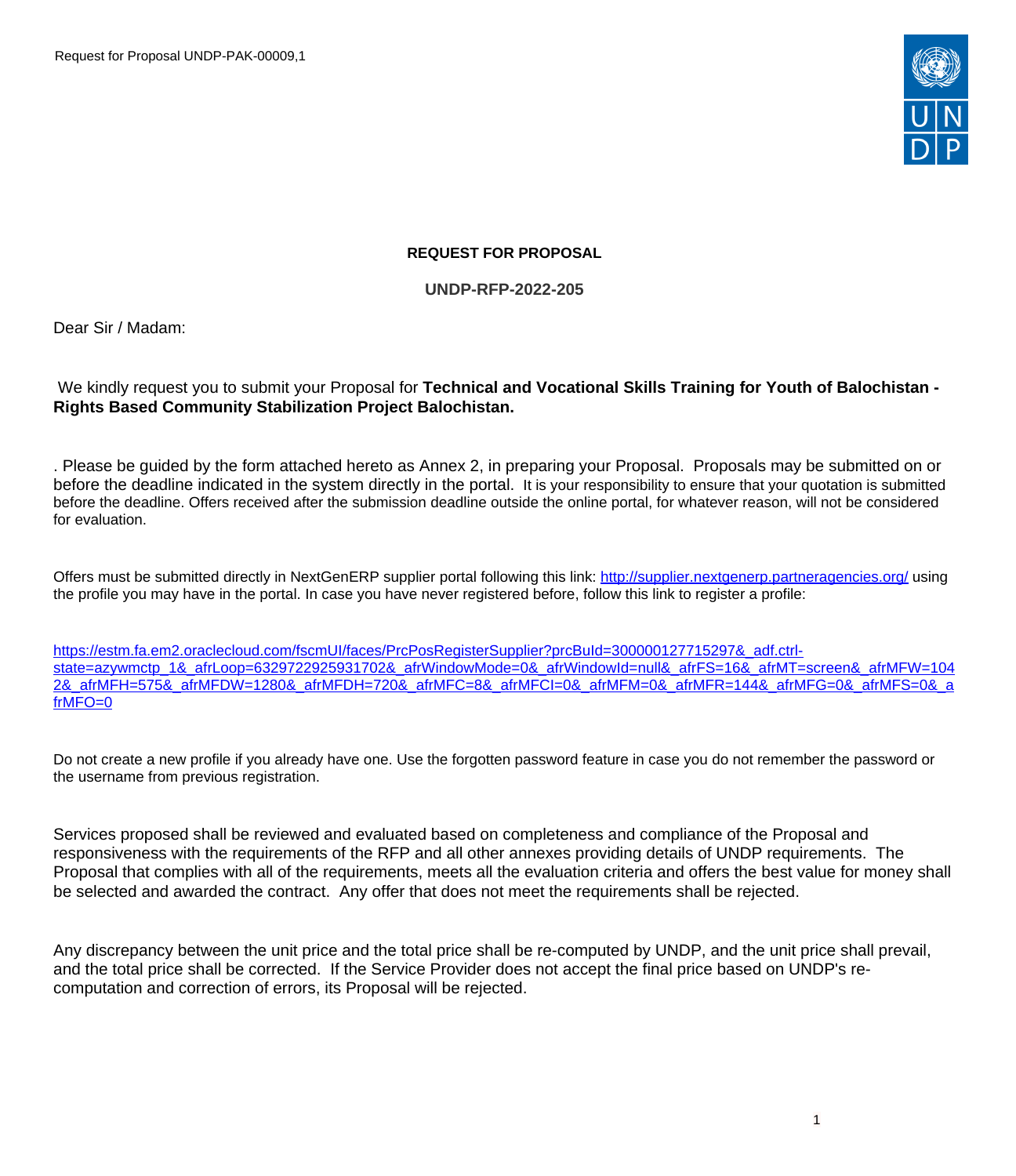

No price variation due to escalation, inflation, fluctuation in exchange rates, or any other market factors shall be accepted by UNDP after it has received the Proposal. At the time of Award of Contract or Purchase Order, UNDP reserves the right to vary (increase or decrease) the quantity of services and/or goods, by up to a maximum twenty-five per cent (25%) of the total offer, without any change in the unit price or other terms and conditions.

Any Contract or Purchase Order that will be issued as a result of this RFP shall be subject to the General Terms and Conditions attached hereto. The mere act of submission of a Proposal implies that the Service Provider accepts without question the General Terms and Conditions of UNDP, herein attached as Annex 3.

Please be advised that UNDP is not bound to accept any Proposal, nor award a contract or Purchase Order, nor be responsible for any costs associated with a Service Providers preparation and submission of a Proposal, regardless of the outcome or the manner of conducting the selection process.

UNDP's vendor protest procedure is intended to afford an opportunity to appeal for persons or firms not awarded a Purchase Order or Contract in a competitive procurement process. **In the event that** you believe you have not been fairly treated, you can find detailed information about vendor protest procedures in the following link:

<http://www.undp.org/content/undp/en/home/operations/procurement/business/protest-and-sanctions.html>

UNDP encourages every prospective supplier to prevent and avoid conflicts of interest, by disclosing to UNDP if you, or any of your affiliates or personnel, were involved in the preparation of the requirements, design, cost estimates, and other information used in this RFP.

UNDP implements a zero tolerance on fraud and other proscribed practices, and is committed to preventing, identifying and addressing all such acts and practices against UNDP, as well as third parties involved in UNDP activities. UNDP expects its Service Providers to adhere to the UN Supplier Code of Conduct found in this link :[https://www.un.org/Depts/ptd/sites/www.](https://www.un.org/Depts/ptd/sites/www.un.org.Depts.ptd/files/files/attachment/page/pdf/unscc/conduct_english.pdf) [un.org.Depts.ptd/files/files/attachment/page/pdf/unscc/conduct\\_english.pdf](https://www.un.org/Depts/ptd/sites/www.un.org.Depts.ptd/files/files/attachment/page/pdf/unscc/conduct_english.pdf)

Thank you and we look forward to receiving your proposal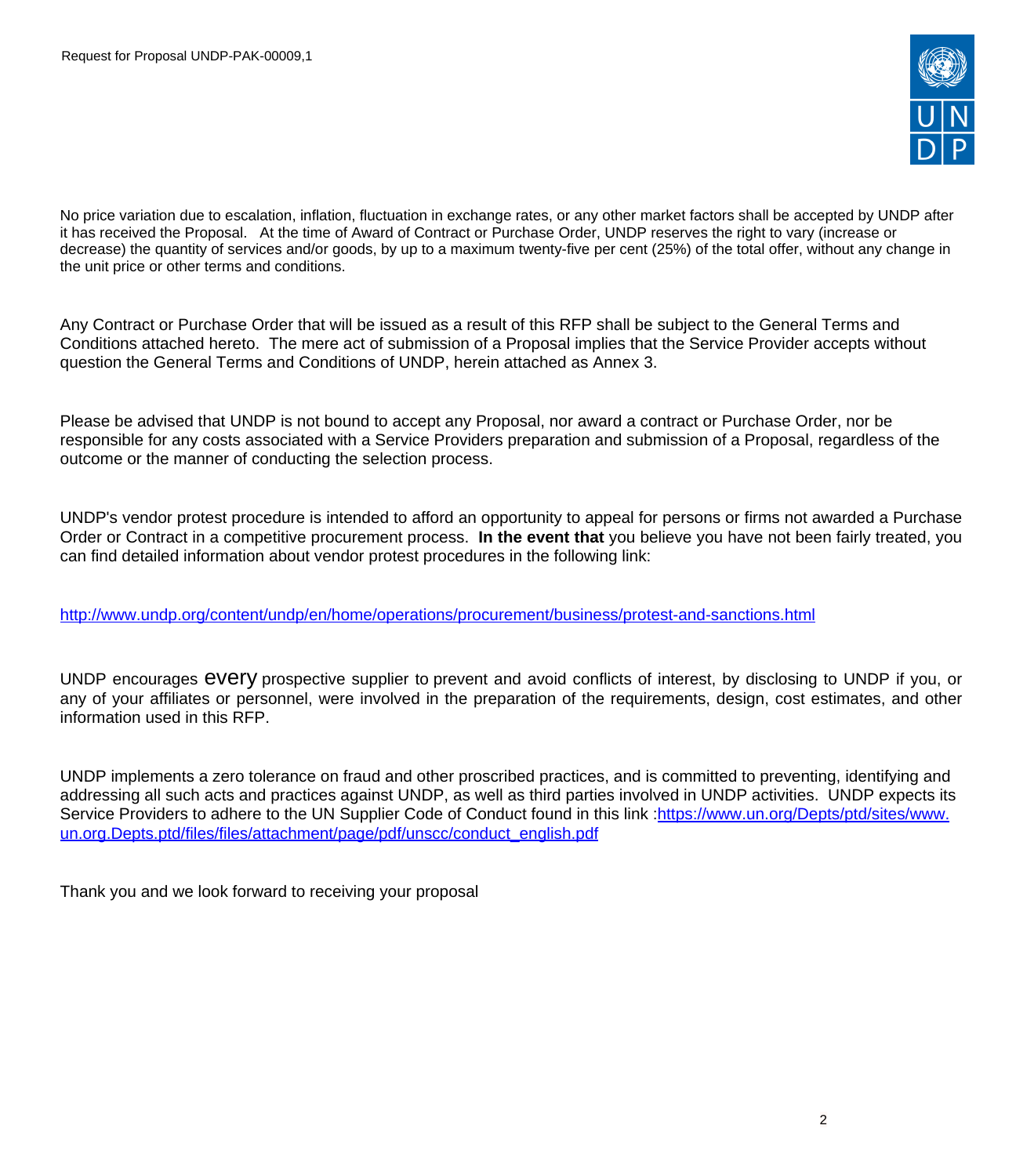

**Tender Overview Rights Based Community Stabilization Project Baluchistan**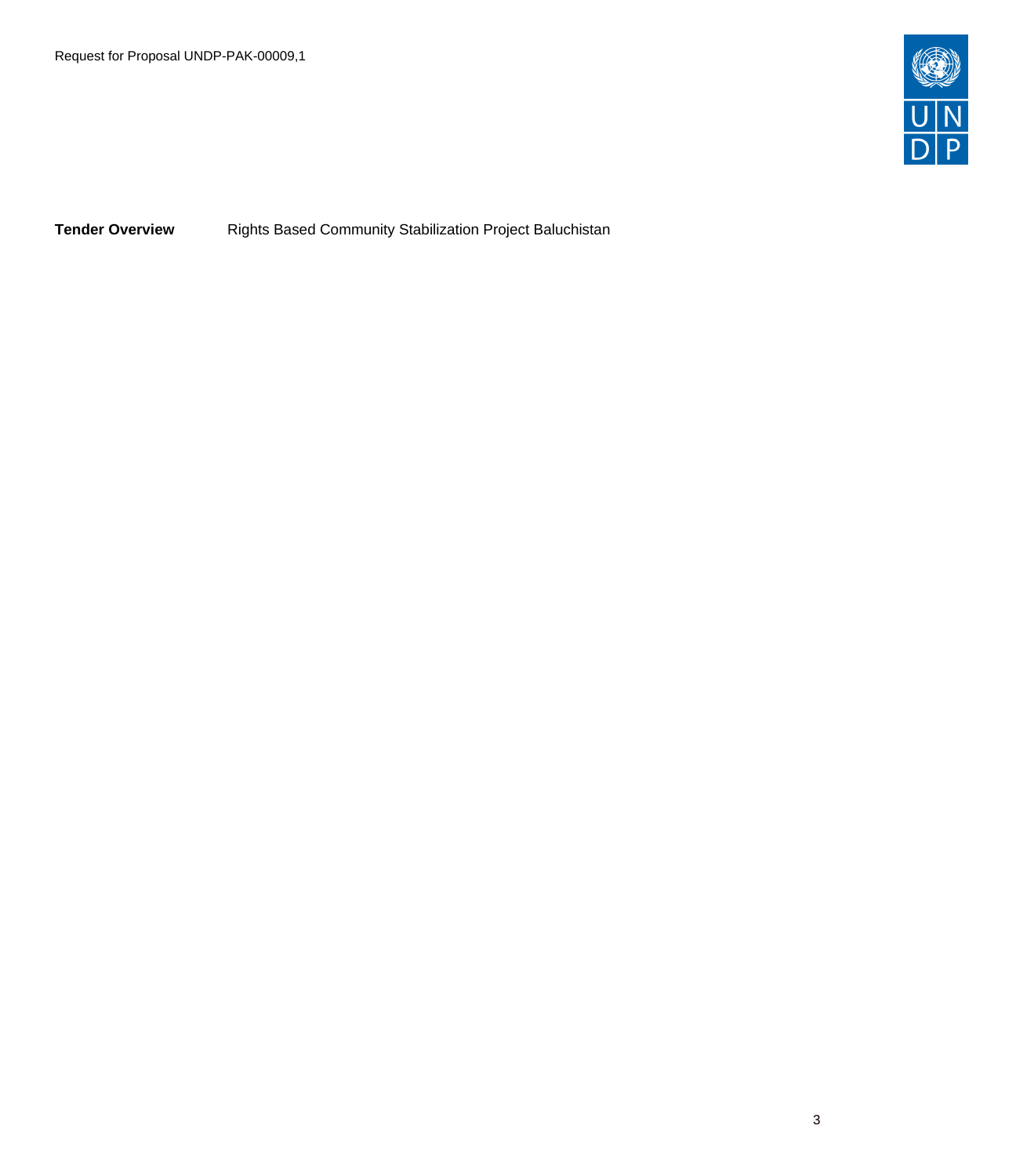

## **Table of Contents**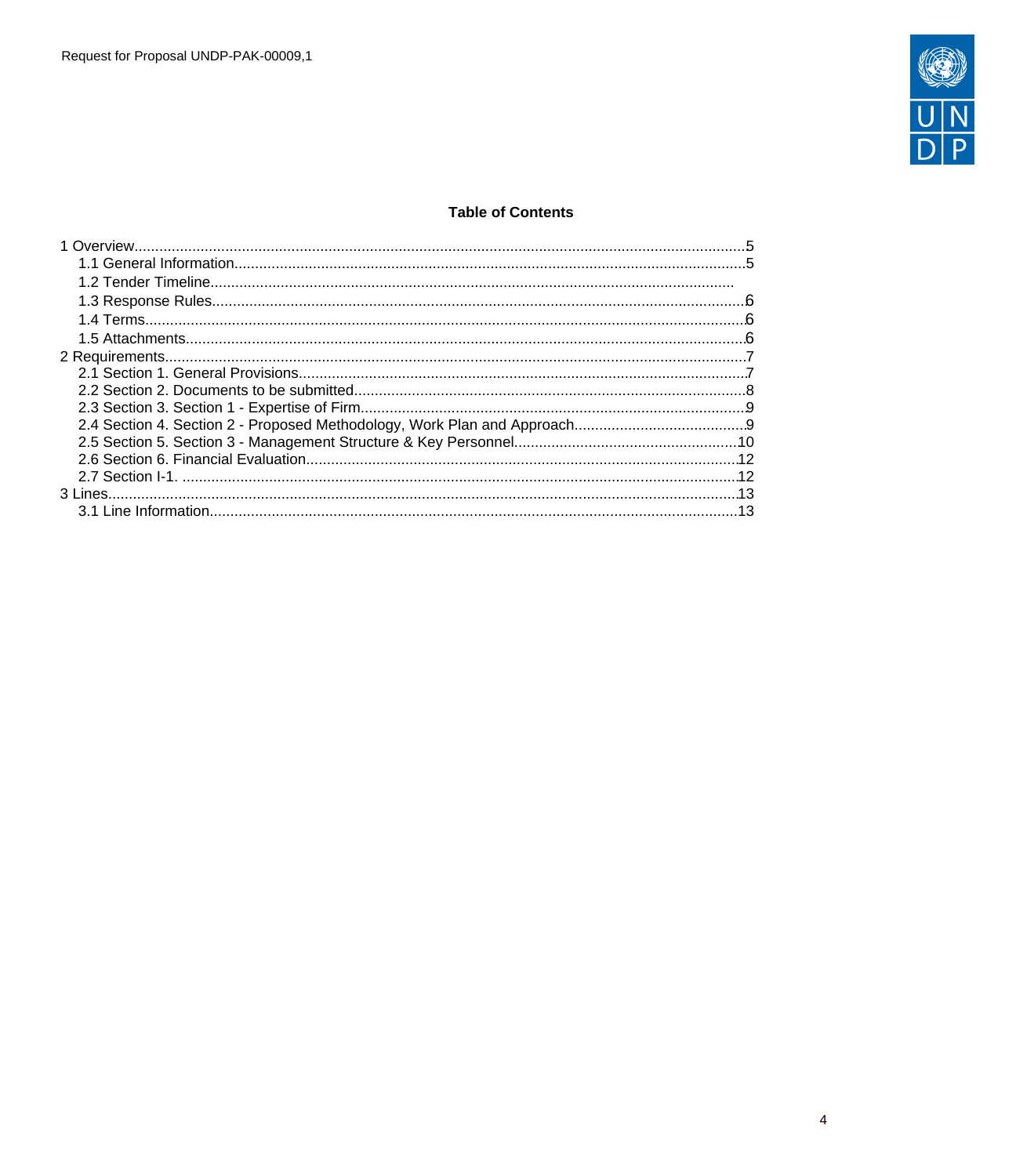

### <span id="page-4-0"></span>**1 Overview**

## <span id="page-4-1"></span>**1.1 General Information**

| Title                      | UNDP-RFP-2022-205                                                         |
|----------------------------|---------------------------------------------------------------------------|
| Amendment                  | Correction of criteria, and TORs                                          |
| <b>Description</b>         |                                                                           |
| <b>Contact Point</b>       | Procurement Unit Pakistan                                                 |
| <b>Outcome</b>             |                                                                           |
| <b>Two Stage</b>           | Yes                                                                       |
| <b>Evaluation</b>          |                                                                           |
| E-Mail                     | pakistan.procurement.info@undp.org                                        |
| <b>Reference Number</b>    | UNDP-RFP-2022-205                                                         |
| <b>Beneficiary Country</b> | Pakistan                                                                  |
| <b>Introduction</b>        | UNDP-RFP-2022-205 - Technical and Vocational Skills Training for Youth of |
|                            | Balochistan - Rights Based Community Stabilization Project Balochistan.   |

Interested suppliers must submit their offer directly in the system as instructed in the solicitation document, following the instructions in the available user guide. if you have an account, log in in this link: [http://supplier.](http://supplier.nextgenerp.partneragencies.org/) [nextgenerp.partneragencies.org/](http://supplier.nextgenerp.partneragencies.org/) using your username and password. User the forgotten password/username feature if you do not remember them. If you do not have an account already, you can register one following this link: [https://estm.fa.em2.oraclecloud.com/fscmUI/faces/PrcPosRegisterSupplier?](https://estm.fa.em2.oraclecloud.com/fscmUI/faces/PrcPosRegisterSupplier?prcBuId=300000127715271) [prcBuId=300000127715271.](https://estm.fa.em2.oraclecloud.com/fscmUI/faces/PrcPosRegisterSupplier?prcBuId=300000127715271)

Search for the specific tender using search filters and subscribe to the tender in order to get notifications in case of amendments of the tender document. If you need support with the online system, you can contact the contact details of this tender as indicated in the solicitation document.

UNDP - Pakistan PROCUREMENT UNIT

### **This is a two stage negotiation and all responses will be evaluated in two stages.**

### **1.2 Tender Timeline**

**Preview Date**

**Open Date** 15/06/22 07:53 AM **Close Date** 06/07/22 10:00 AM

**Time Zone** Coordinated Universal Time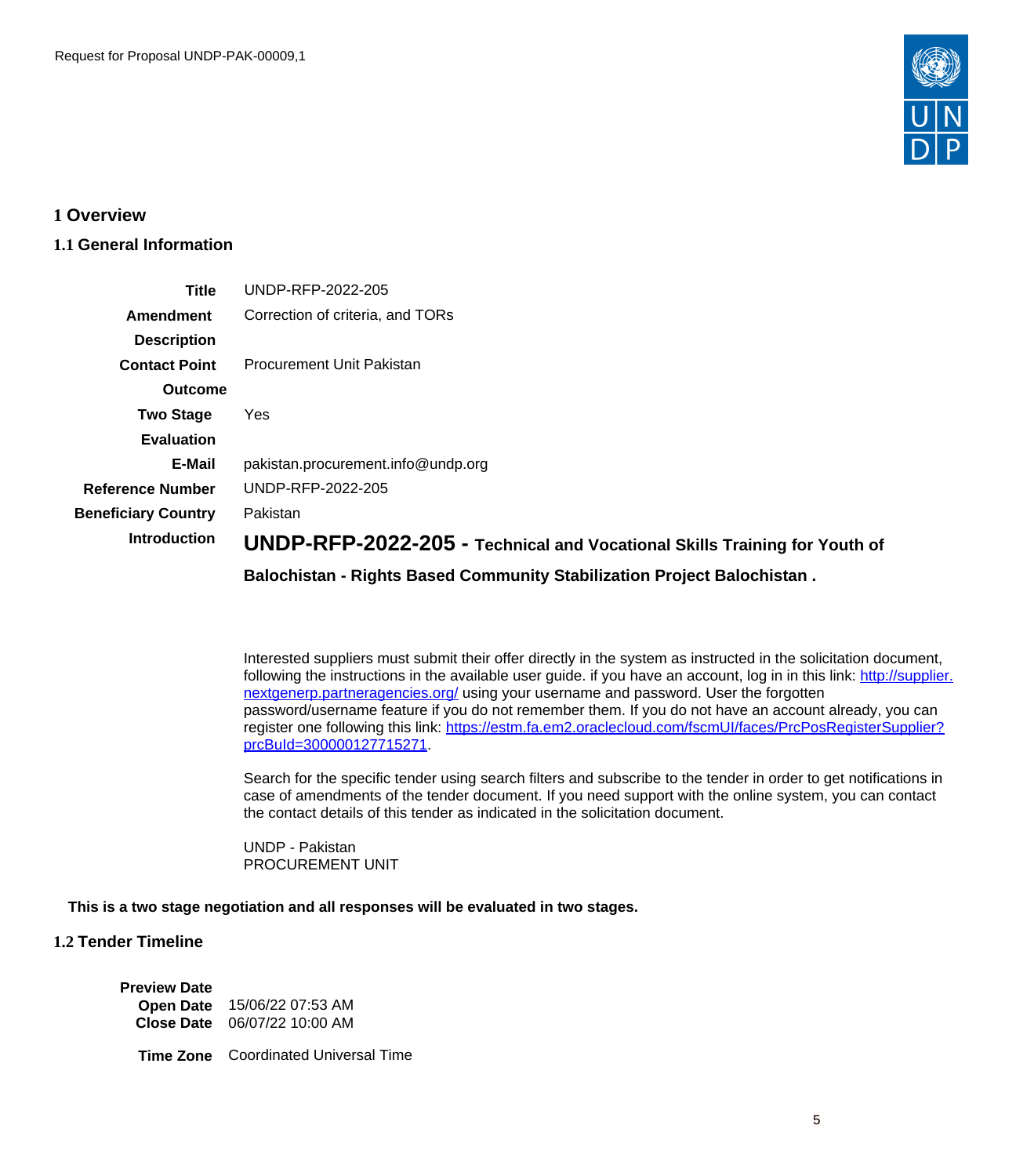

# <span id="page-5-0"></span>**1.3 Response Rules**

## This negotiation is governed by all the rules displayed below.

|   | Rule                                                     |
|---|----------------------------------------------------------|
|   | Negotiation is restricted to invited suppliers           |
|   | Suppliers are allowed to respond to selected lines       |
|   | Suppliers are allowed to provide multiple responses      |
| 罓 | Suppliers are allowed to revise their submitted response |

## <span id="page-5-1"></span>**1.4 Terms**

**Negotiation Currency** PKR ()

## <span id="page-5-2"></span>**1.5 Attachments**

| <b>File Name or URL</b>               | <b>Type</b> | <b>Description</b>                         |
|---------------------------------------|-------------|--------------------------------------------|
| Terms of Reference.docx               | File        | Terms of Reference                         |
| UNDP General Terms and Conditi        | File        | <b>UNDP General Terms &amp; Conditions</b> |
| <b>GUIDE FOR UNDP SUPPLIER - VIDE</b> | File        | Supplier Guide for Registration            |
| Proposal Submission Forms.docx        | File        | <b>Proposal Submission Form</b>            |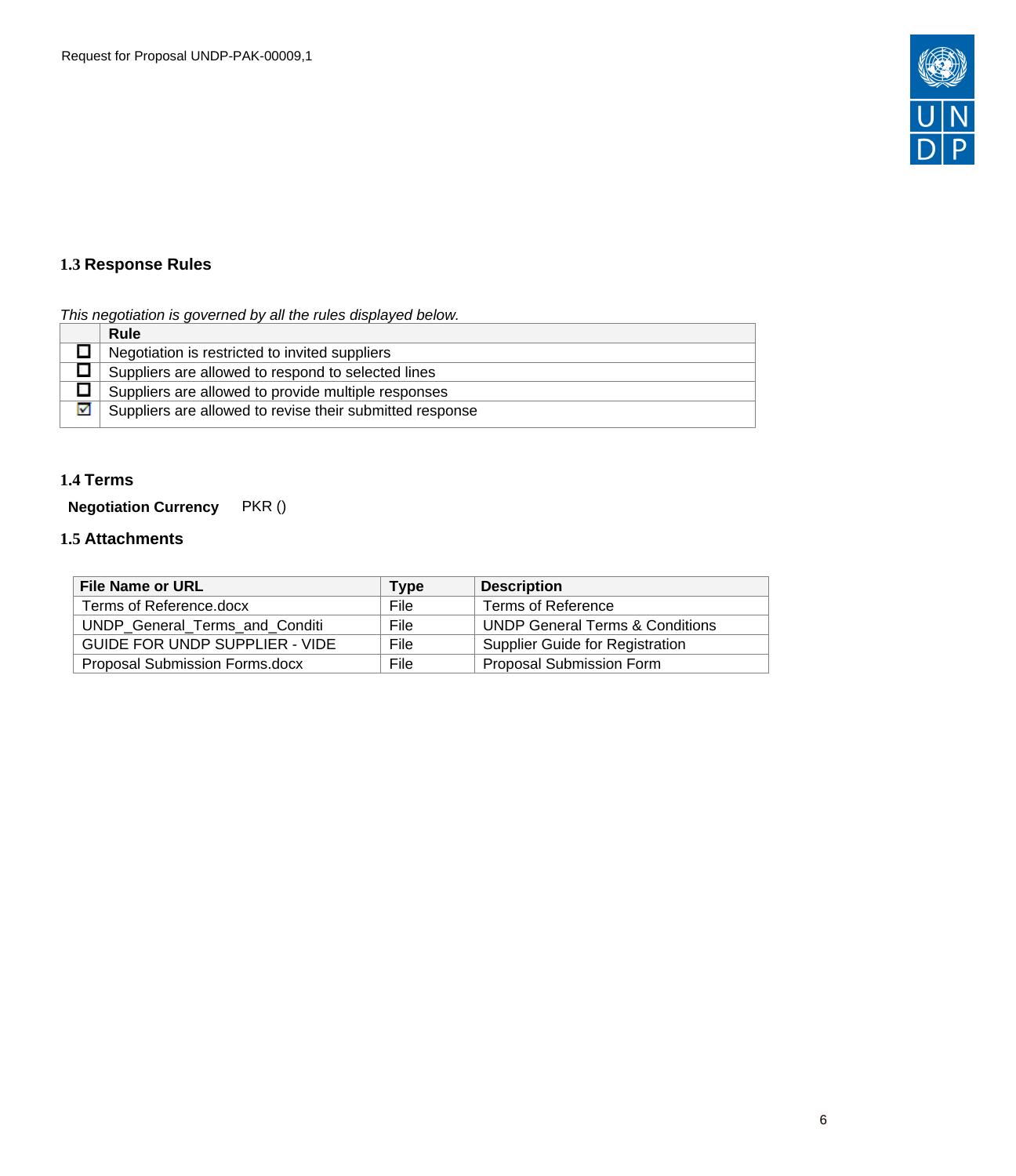

# <span id="page-6-0"></span>**2 Requirements**

\*Response is required

Please read the questions carefully and answer the questions by selecting an appropriate response. kindly also upload relevant documents where necessary.

**Kindly upload financial proposal documents in financial section (Financial Evaluation - Commercial) only. If your financial proposal is visible in any part of the technical section, your proposal will be disqualified.** 

### <span id="page-6-1"></span>**2.1 Section 1. General Provisions**

#### 1. **General Instructions**

Please read carefully Annex 1 describing main scope of the requirements and other provisions to this process, herewith attached.

[ATTACH COMPLETED ANNEX 1. YOU CAN USE THE TEMPLATE/EXAMPLE ATTACHED WITH THIS TEMPLATE]

#### \*2. **General Terms and Conditions**

Do you confirm acceptance of UNDP General Terms and conditions available at: http://www.undp. org/content/undp/en/home/procurement/business/how-we-buy.html and herewith attached?

General Terms and Conditions for contracts (goods and/or services)

General Terms and Conditions for de minimis contracts (services only, less than \$50,000)

Target: Confirm acceptance of GTCs

#### 3. **Criteria for Evaluation and Contract Award**

Lowest Price Quote among technically responsive offers Where the minimum passing score of technical proposal is 70%.

Full acceptance of the UNDP Contract General Terms and Conditions (GTC). This is a mandatory criterion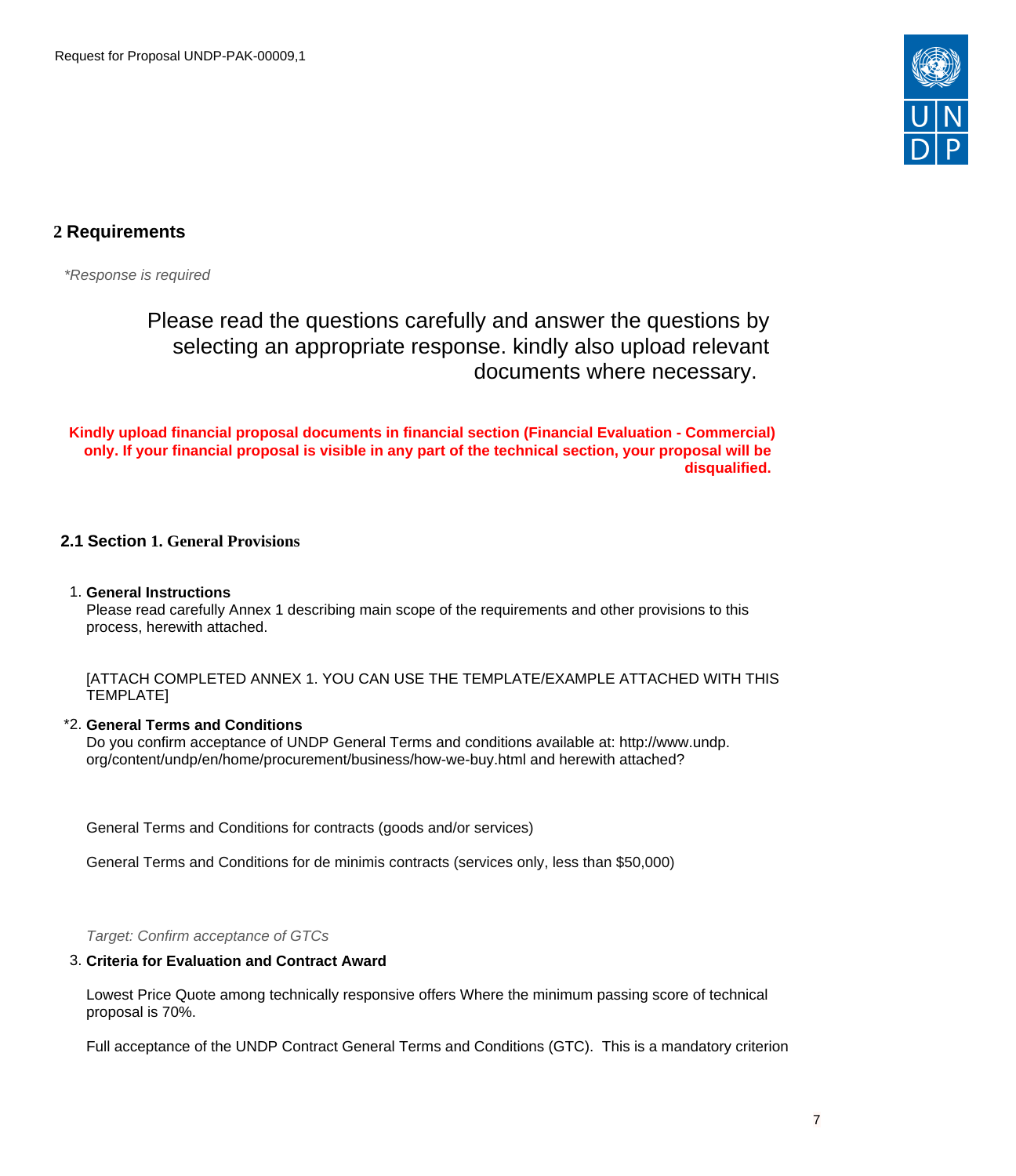

and cannot be deleted regardless of the nature of services required. Non-acceptance of the GTC may be grounds for the rejection of the Proposal.

#### **Technical Proposal (70%)**

Expertise of the Firm 30% with 300 Marks out of 1000

Methodology, Its Appropriateness to the Condition and Timeliness of the Implementation Plan - 40% with 400 Marks out of 1000

Management Structure and Qualification of Key Personnel - 30% with 300 Marks out of 1000

### <span id="page-7-0"></span>**2.2 Section 2. Documents to be submitted**

#### \*1. **Company Profile**

Have you provided company profile? It should not exceed fifteen (15) pages, including printed brochures and product catalogues relevant to the goods/services being procured.

Profile of the company/firm along with details of employee, CVs of key professionals and available facilities/expertise.At least 2 years of work experience in community Stabilization. (Share contracts as evidence)

#### Target: Company profile provided

\*2. Technical Proposal of the Bidder (Please submit)

Target: Technical Proposal of Firm

#### \*3. **Legal Documents**

a). Firm is legally registered entity. Firm's valid registration with Income Tax/Sales Tax Department. ( Sole proprietors are not eligible to apply).

 b). Copy of Certificate of Registration of the Business, including Articles of Incorporation, or equivalent document if Proposer is not a corporation/ or SECP Registration

#### \*4. **Financial Statements**

Have you provided latest audited financial statements - income statement and balance sheet to indicate financial stability, liquidity, credit standing, and market reputation?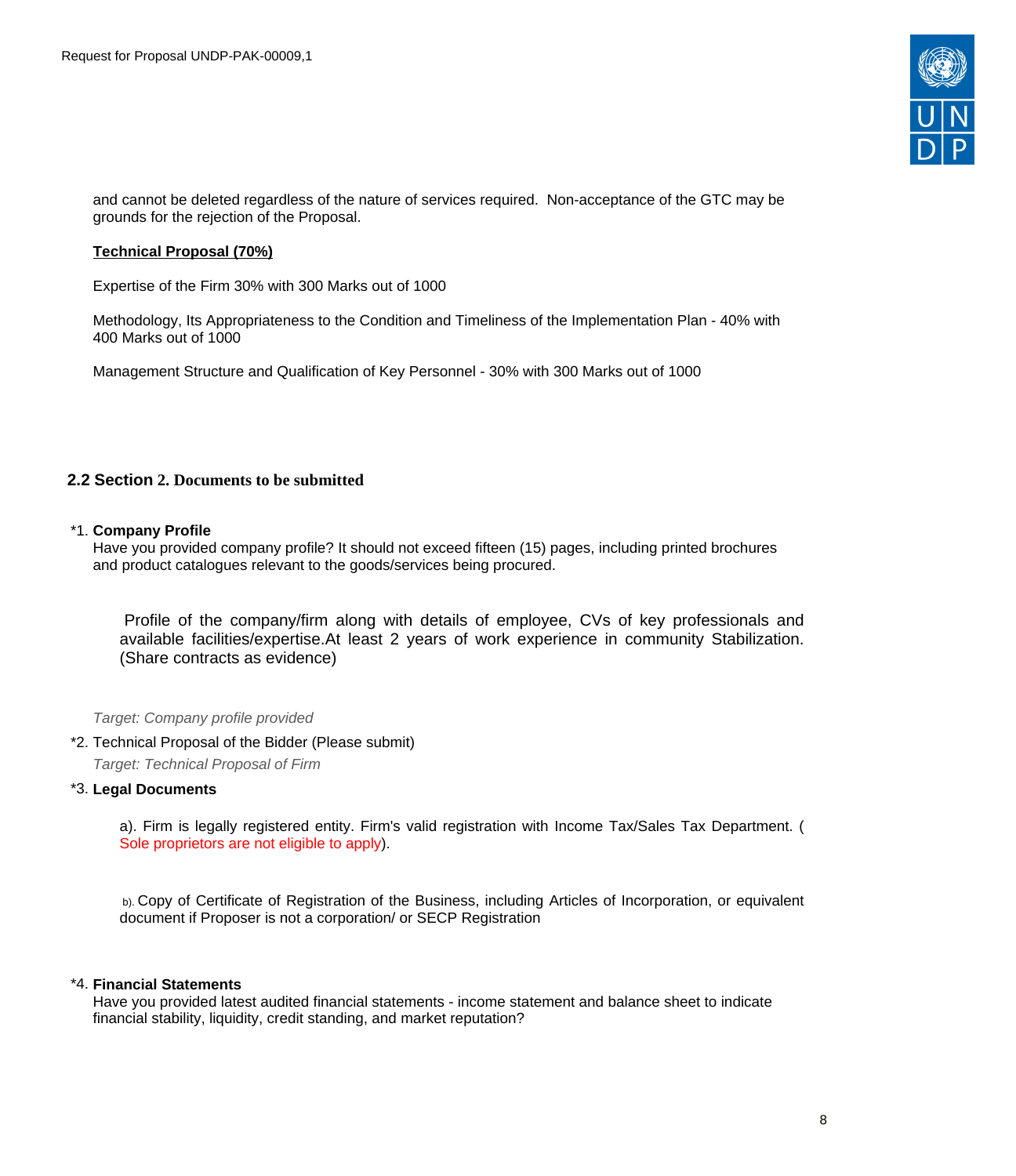

### <span id="page-8-0"></span>**2.3 Section 3. Section 1 - Expertise of Firm**

#### \*1. **Section 1 - Expertise of supplier - Reputation 1**

05 years of demonstrated experience of providing vocational training to youth including the training module development, training hosting facilitation and event management.

Target: 05 years of demonstrated experience

#### \*2. **Section 1 - Expertise of supplier - Reputation 2**

Financial stability (last two years Audited Accounts 2019 – 2020 & 2020 – 2021) Quick ration should be 1 or more than 1.

(30 marks for each Audited statement)

Target: last two years Audited Accounts 2019 – 2020 & 2020 – 2021

#### \*3.

General Organizational Capability which is likely to affect implementation (loose consortium, holding company or one firm, size of the firm/ organization, strength of project management support e.g. Project financing capacity and project management controls)

Target: Please submit document

#### \*4.

Experience of providing similar services to major, multilateral, bilateral or UN agencies, INGOs or to Government instruction. Provide copies of at least two contracts.

( Each contract carries 30 marks)

Target: Upload Evidence

#### \*5.

Well established setup including labs/ workshops and necessary infrastructure and have certificate awarding authority under the rule of the government established entities e.g technical board, TEVTA etc.

Target: Please provide Evidence to claim marks

### <span id="page-8-1"></span>**2.4 Section 4. Section 2 - Proposed Methodology, Work Plan and Approach**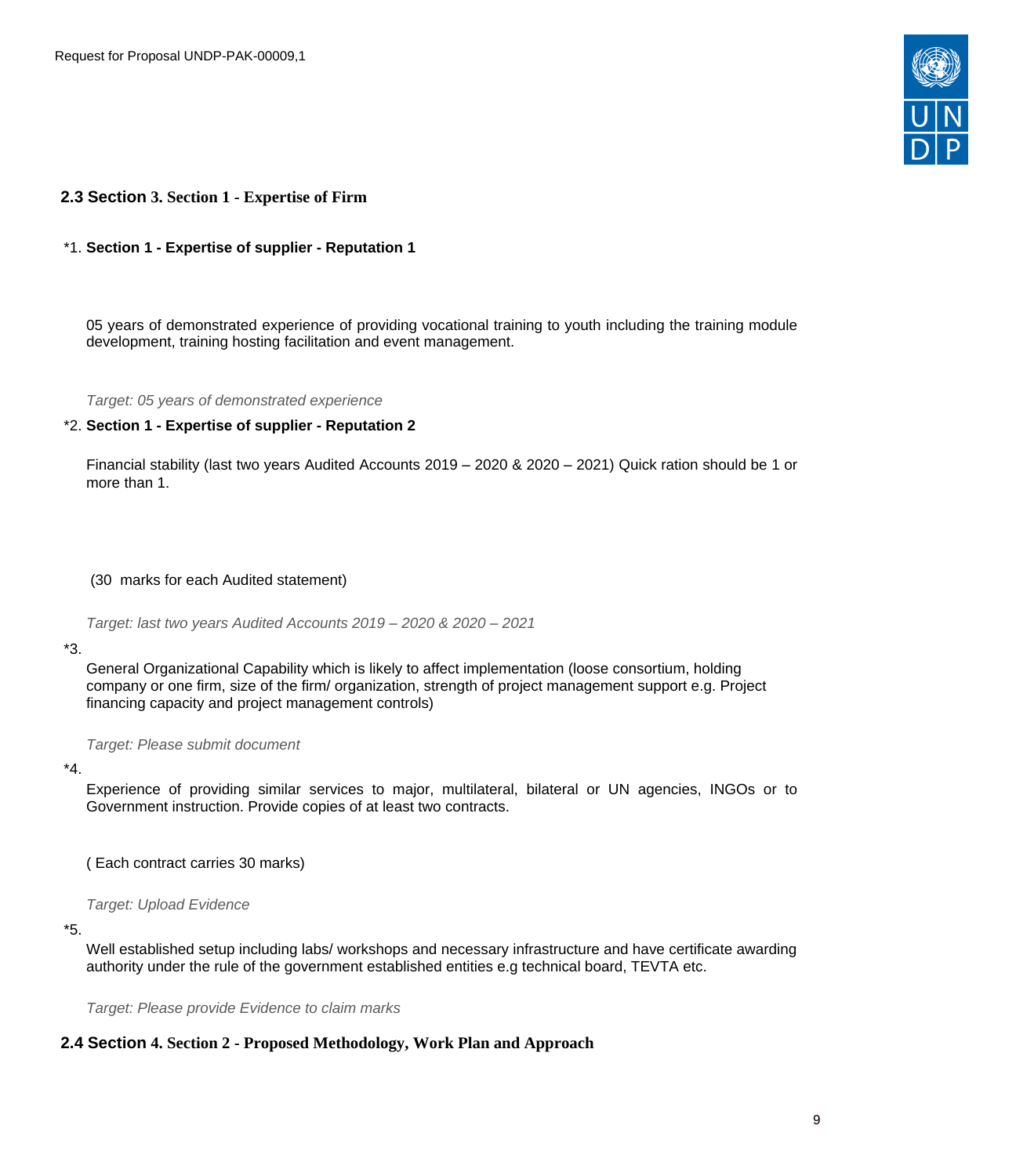

\*1. Have the important aspects of the task been addressed in sufficient detail and do they correspond to the Terms of References?

Target: Have the important aspects of the task been addressed in sufficient detail and do they correspond to the Terms of References?

\*2.

Work plan: Clarity of presentation & sequencing of activity are logical, timely and technically realistic. Does it promise efficient implementation of the proposed tasks and demonstrates flexibility to adapt to local context?

e.g Proposed work plan, level of innovation

Target: Work Plan Clarify

\*3.

Is the proposal well defined and corresponds to the Terms of Reference? (Clear and Concise approach)

Target: Is the proposal well defined and corresponds to the Terms of Reference? (Clear and Concise approach)

\*4.

Project Monitoring: Has the bidder indicated a monitoring plan to effectively monitor the project activities and reflected the resources / services to carry out monitoring?

#### e.g Monitoring and evaluation strategy

Target: Project Monitoring:

### <span id="page-9-0"></span>**2.5 Section 5. Section 3 - Management Structure & Key Personnel**

### \*1. **Project Manager**

#### **Qualification: 30 Marks**

 Master's degree in social science, economics, project management or related field  **Experience: (50 Marks)**  At least 7 years of experience working on developing and implementing training for youth. (35 marks) Professional experience in the area of specialization (15 marks)

### **Excellent writing skills: 20 Marks**

Demonstrated through overall language and grammatical standards of the technical proposal.

### **Competency: (30 Marks)**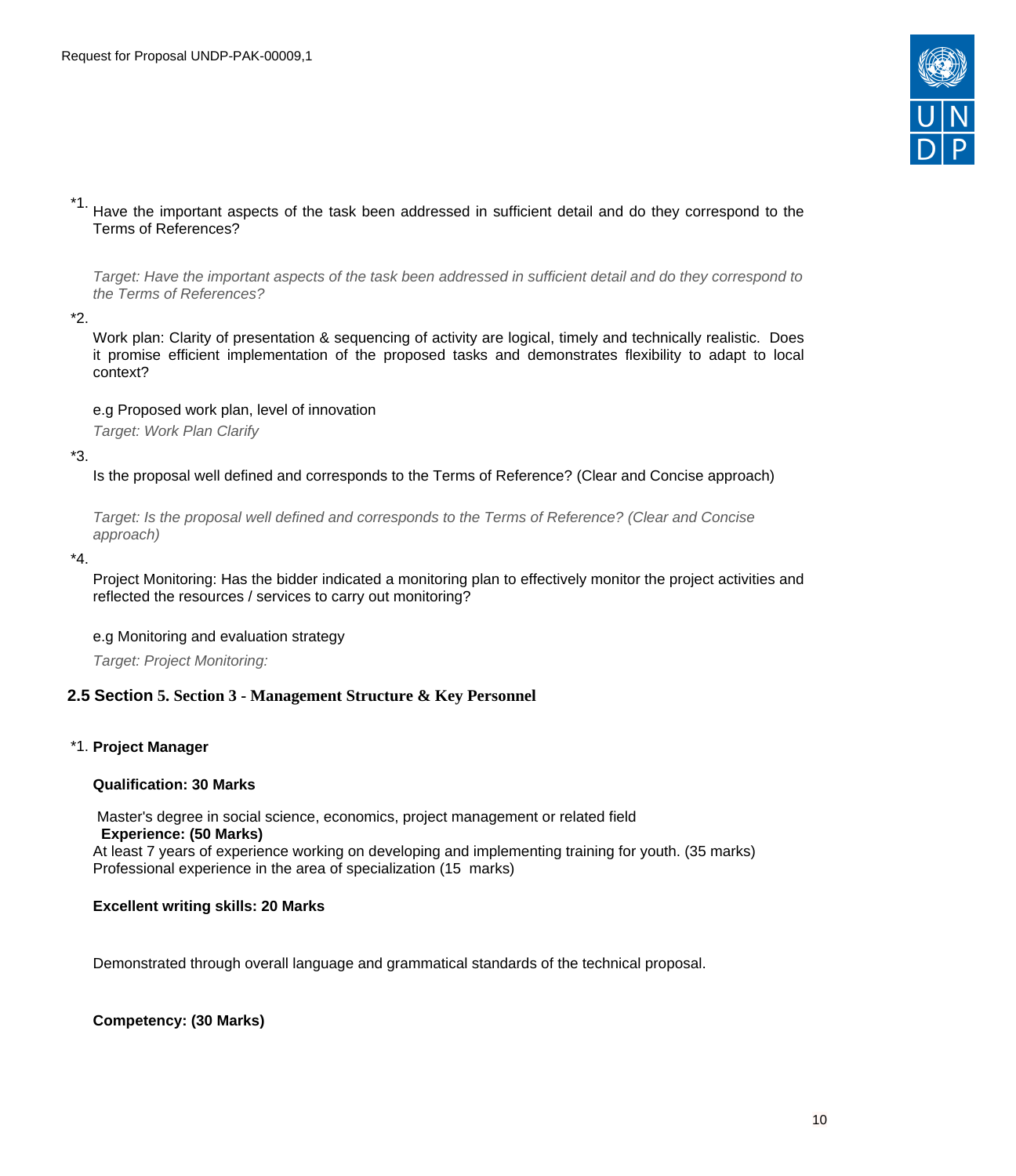

1. An individual with a good level of technical expertise and specialist Pakistani/regional experience.

2. Given its central importance, we expect capacity building to be a cross-cutting skill of all experts employed on this project.

3. Excellent knowledge and understanding of roles & responsibilities of provincial/regional governments in delivering the project.

4. Excellent coordination skills with different governments and development agencies etc.

High level of management, facilitation, and representational skills

Target: Project Manager - Please Upload CV

\*2. **Skill Development Trainers (06 Number** – **three males and three females) Each trainer carries 10 Marks total**

**Qualification: (20 Marks)**

Master's degree in Social Science, Business Management, Development, Statistics, or related discipline

**Experience: (50 Marks)**

At least five years of experience in training of youth (25 marks)

Professional experience in the area of specialization / relevant trade (25 marks)

Target: Skill Development Trainers (06 Numbe) Upload Cvs

#### \*3. **Data Management and Reporting Officer**

Qualification: Bachelor's degree in Business Management or any relevant Social Science (20 Marks)

Experience: Minimum three years of experience in the data collection and report writing in a similar context for conducting trainings (30 Marks)

Target: Data Management and Reporting Officer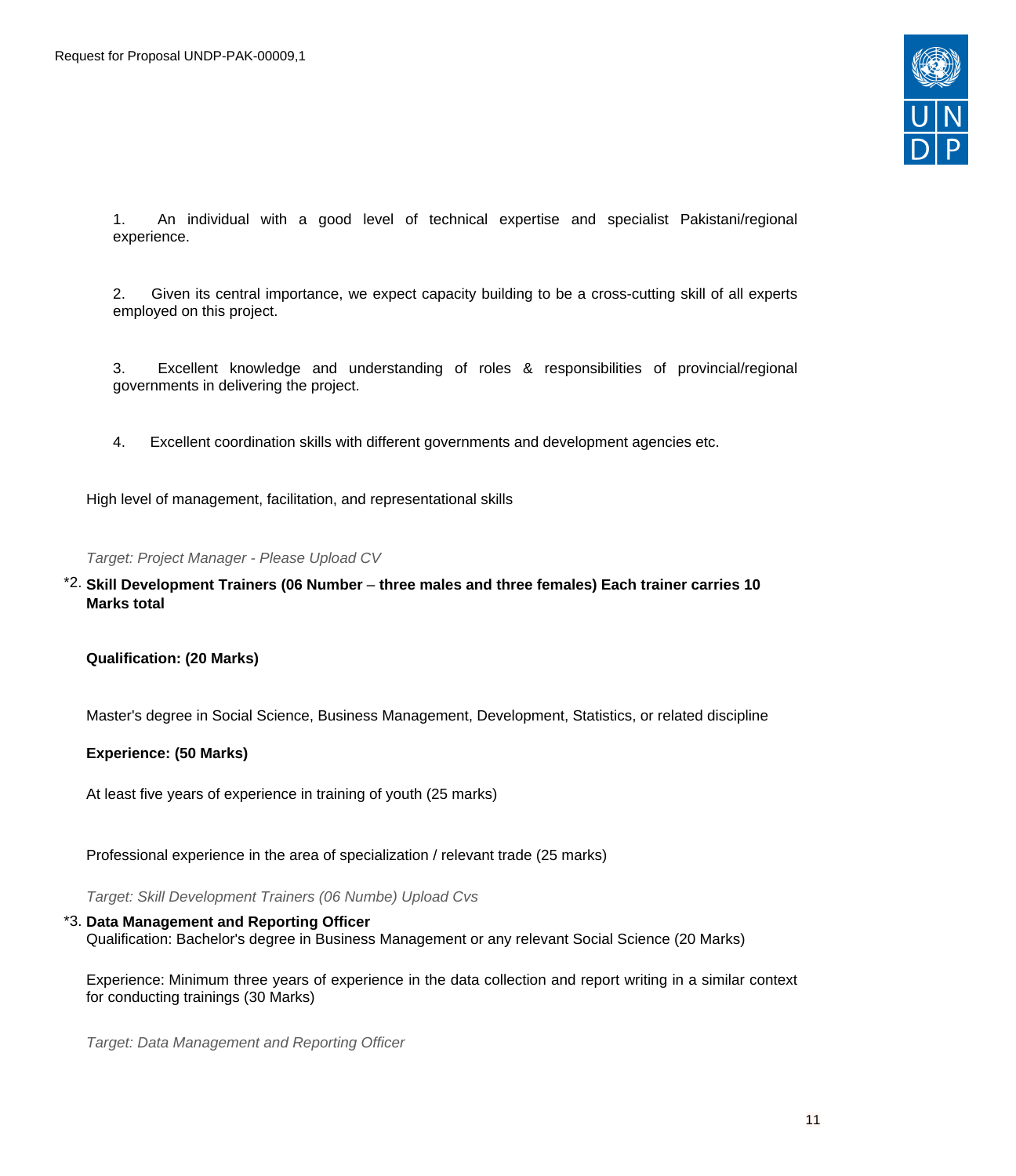

## \*4. **Admin & Finance Assistant**

Qualification- Bachelor's degree with specialization in finance or accounting or related field. (20 Marks) Minimum three years of experience of financial Management including budget making, financial track keeping for incoming and outgoing amount and maintenance of receipts etc. for supporting similar trainings (30 Marks)

Target: Admin & Finance Assistant - Upload CV

### <span id="page-11-0"></span>**2.6 Section 6. Financial Evaluation**

\*1. Financial Proposal

Please provide the cost breakdown of your financial proposal as per the template and instructions provided. Indicate the total amount here and make sure it matches with the total amount indicated line items.

Attachments:

| File Name or URL    | ' ype | <b>Description</b>                 |  |  |
|---------------------|-------|------------------------------------|--|--|
| Proposal Submission | File  | Financial Proposal Submission Form |  |  |
| Forms.docx          |       |                                    |  |  |
|                     |       |                                    |  |  |

Response attachments are required*.*

### <span id="page-11-1"></span>**2.7 Section I-1.**

I-1. This is an internal criteria. Each evaluator need to put the maximum score based on the scores given in the detailed criteria up to the maximum score allowed, e.g 1000 points.